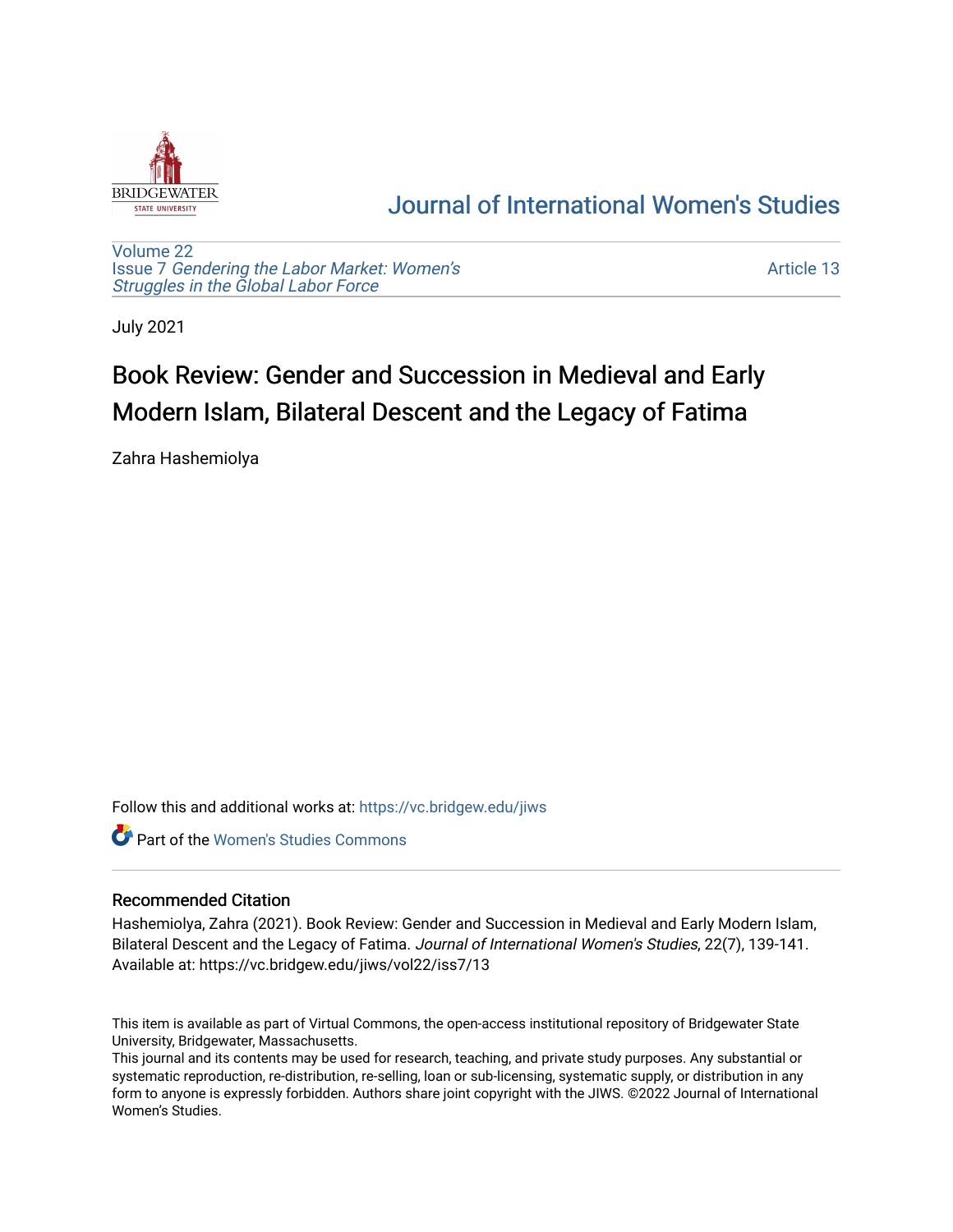Hashemiolya: Book Review: Gender and Succession in Medieval and Early Modern Islam

This journal and its contents may be used for research, teaching and private study purposes. Any substantial or systematic reproduction, re-distribution, re-selling, loan or sub-licensing, systematic supply or distribution in any form to anyone is expressly forbidden. ©2021 Journal of International Women's Studies.

### *Book Review: Gender and Succession in Medieval and Early Modern Islam, Bilateral Descent*  and the Legacy of Fatima<sup>[1](#page-1-0)</sup>

#### Zahra Hashemiolya<sup>[2](#page-1-1)</sup>

The story of bilateral descent in medieval and early modern Islam – that is, the recognition that lineage can be traced through daughters as well as sons – is a story that has influenced the lives of many women as well as men. As Alyssa Gabbay points out in *Gender and Succession in Medieval and Early Modern Islam, Bilateral Descent, and the Legacy of Fatima (Gender and Succession*), questions of lineage and descent have an impact on matters ranging from politics to economics to psychology in all societies. Gabbay enumerates the many problems of patrilineality in the western world as well as in Islamic countries, which in turn contribute to problems that affect those societies, and not just the women within them. In *Gender and Succession*, Gabbay uses a collection of Qur'an commentaries, sayings of the Prophet Muhammad and other notable figures, historical chronicles, poems, and other sources to examine episodes in pre-modern Islamic history in which individuals or societies recognized descent from both males and females. She focuses on three different, interrelated manifestations of bilateral descent – transmission of lineage, inheritance, and successorship – to answer the following questions: What circumstances gave rise to these episodes? How were they justified? What form did they take, and what impact did they have? Finally, what meaning might they have for us today? Gabbay carries out this examination primarily, but not exclusively, through the lens of Fatima, the daughter of the Prophet Muhammad, as depicted in Sunni and Shia texts. It should be noted that Gabbay, like anthropologist Saba Mahmood, uses "agency" in its broader sense meaning "multiple ways that women inhabit norms – and, in so doing, effect change in themselves and in others" (8) to elicit more complex and nuanced portraits of women in pre-modern Islamic societies.

The book is divided into three main sections. Each section has two chapters. In the first chapter of each section, Gabby addresses how Shia (and some Sunni) texts acknowledged a particular manifestation of bilateral descent regarding Fatima, daughter of Prophet Muhammad, and in the second chapter of each section she tries to illustrate how those manifestations resonated in pre-modern Islamic societies. By providing a balance between quoting from Shia and Sunni sources, Gabbay tries to provide comprehensive and accurate information for the reader.

Part One, 'Mothers', looks at the most basic expression of bilateral descent: the concept that a female can transmit her lineage to her children and that her children belong to her natal family as well as to that of her husband. In Chapter One Gabbay concludes that scholars painted Fatima as a conduit for the prophetic bloodline. She proves this claim through the use of symbolism and imagery such as the Prophet's cloak, evocative titles such as *umm abīhā* (mother of her father), interpretations of Qur'anic verses dealing with kinship, and comparisons to the Virgin Mary, whose own son was attributed to her lineage. In Chapter Two, Gabbay provides several historical instances from Sunni and Shia schools of thought and demonstrates how recognition of bilateral

139

<span id="page-1-0"></span><sup>1</sup> Reviewed Book Citation: Gabbay, A. (2020). *Gender and Succession in Medieval and Early Modern Islam, Bilateral Descent and the Legacy of Fatima*. London, U.K.: Bloomsbury Publishing Plc.<br><sup>2</sup> Zahra Hashemiolya is a graduate student in the Department of Religious Studies at the University of Kansas, USA.

<span id="page-1-1"></span>Email: [zho@ku.edu](mailto:zho@ku.edu)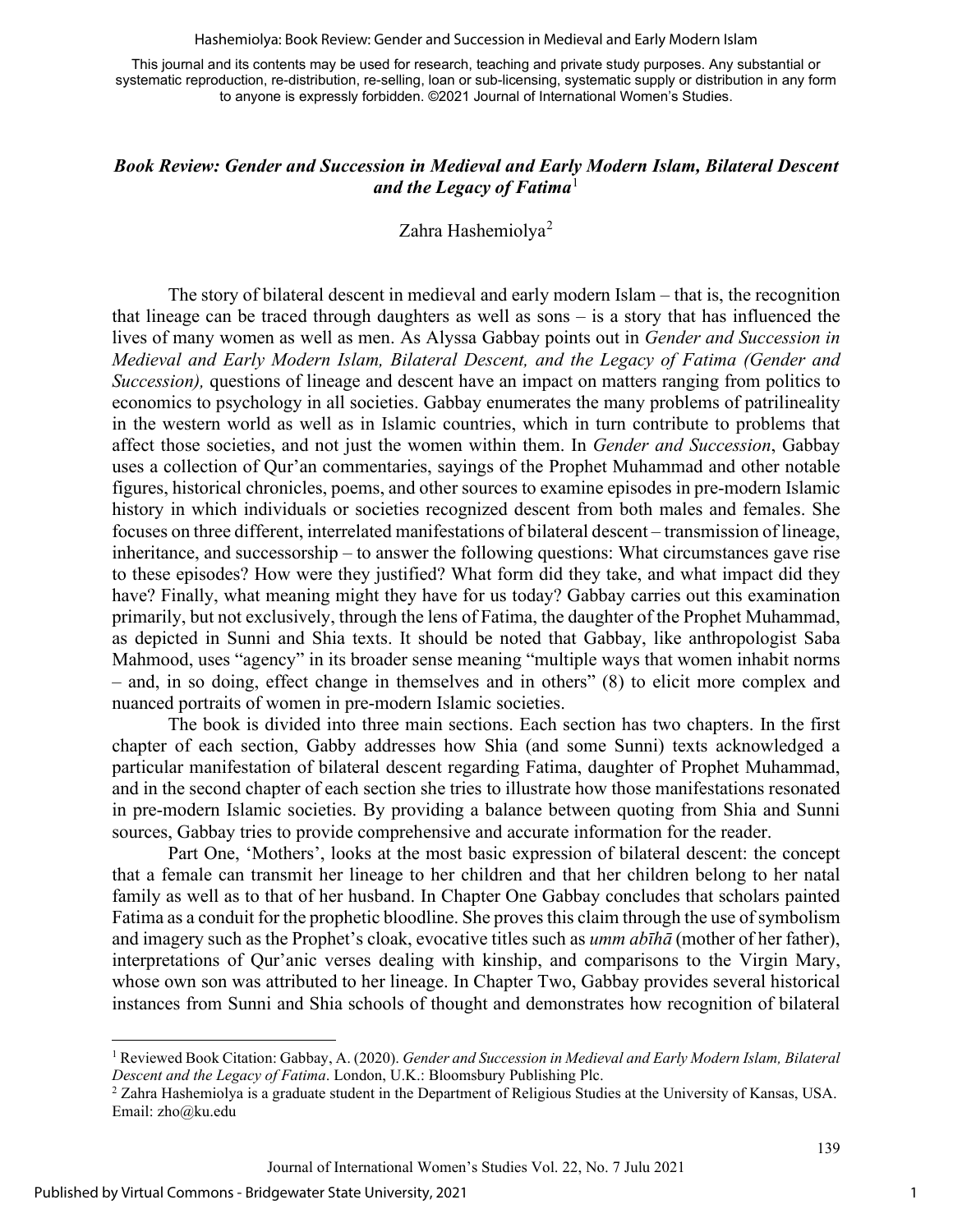descent in the case of Fatima was echoed in acknowledgment of other less notable women in premodern Islamic societies. The chapter presents vivid examples of bilateral tendencies as evidenced in biographical dictionaries, hadith collections, historical chronicles, poems, and juridical texts.

Part Two, 'Heiresses', addresses another acutely important manifestation of bilateral descent: inheritance. Laws permitting daughters to inherit property or money from their natal families – and to pass it down to their offspring – confer a degree of economic autonomy upon females and acknowledge that they both belong to and carry on their lineages. In Chapter Three, Gabbay analyses how Fatima's claim to *Fadak*, an ancient oasis town she believed had been bequeathed to her by her father, led to Shia inheritance practices that acknowledged bilateral descent to a greater extent than did Sunni inheritance laws. It shows that just as Shi'ism redrew kinship lines to include daughters and their offspring, its inheritance laws recognized these dynamics by allocating money and property to daughters and their offspring in a more inclusive fashion than did Sunnis. Chapter Four looks at pre-modern societies – both Sunni and Shi'ism – in which daughters and their offspring inherited to a larger degree than might be predicted by the laws in place, or in which people deployed existing legal institutions to benefit daughters specifically. Drawing primarily on *waqfiyyāt*, or endowment deeds, as source material, it explores the conditions that allowed these practices to arise. Gabbay nevertheless shows that elite daughters received massive amounts of wealth and property from their parents, and many used existing legal institutions to benefit their descendants and create opportunities for power and prestige. The examples contained in this chapter furnish material evidence for the existence of bilateral practices in medieval and early modern Islamic societies. Gabbay tries to explain the differences between Shia and Sunni inheritance laws using mathematical examples and tables. She claims that "not only could women of the pre-Islamic times - jāhiliyya - not inherit, but they were also a property to be inherited" (96). This is a problematic claim because there are several instances of rich and powerful women who lived in the pre-Islamic Arab society such as Khadijah the wife of the Prophet. She was a wealthy businesswoman and married the Prophet Muhammad many years before Islam when he was her agent. Thus, it cannot be said that women's rights in Islam necessarily provided better conditions for all women.

Part Three, 'Successors', deals with the aspect of bilateral descent that possesses the most far-reaching consequences for the status of women: successorship, or the idea that a daughter may succeed her father to a position of authority. Chapter Five examines Shia portrayals of Fatima in which she appears not merely as a receptacle or transmitter of authority, but also as a woman who embodies her father's mission and is capable, at least in some degree, of leading his community. In these portrayals, appearing largely in hadith collections, she transcends the trappings of traditional femininity to emerge as a powerful, outspoken activist. Chapter Six draws on historical chronicles and poems from Iran, the Byzantine Empire, and pre-Islamic Arabia to investigate many pre-modern Islamic societies – both Sunni and Shia – that witnessed females succeeding their fathers and other male relatives to positions of public importance. This chapter throws light on the multiple solutions to the thorny problem of how women could combine the all-important virtue of chastity (which was often predicated upon hiddenness) with sovereignty (often associated with visibility). As an exemplar of both qualities, Fatima figures prominently in these narratives. Gabbay illustrates that some flexibility towards female sovereignty existed in medieval Islamic societies, especially for the daughters of the sultans who identified as men. Then she concludes that gender identity was far less stable in these societies than is often thought, and that gender could be constructed by means other than one's biological sex. Many of the examples provided for inheritance and successorship in Chapters Four and Six are royal women. Now the question is